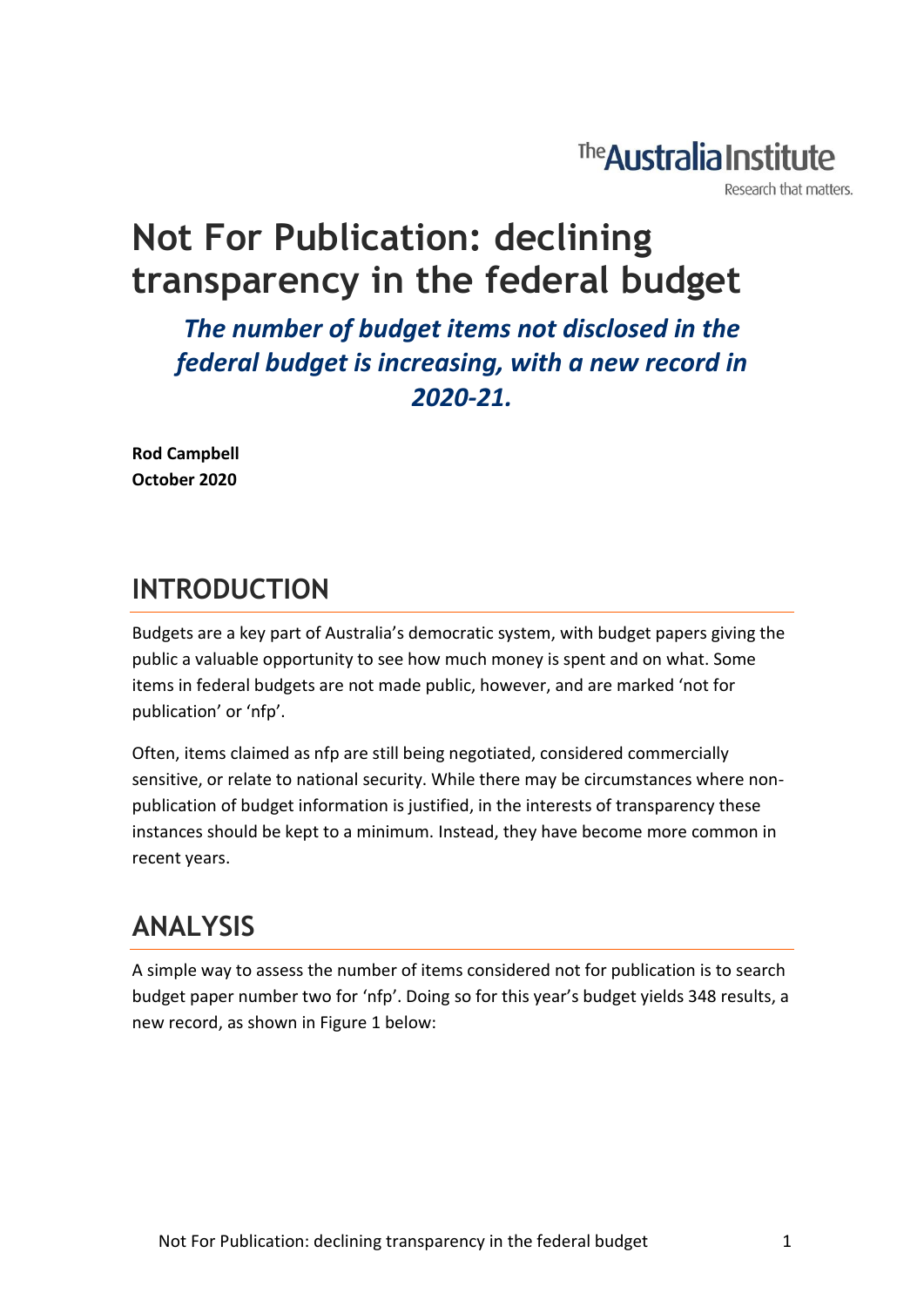



Source: Budget paper number two, each year.

As shown in Figure 1, this year's budget edged out the 2017-18 budget, which had 321 nfp mentions. In both years, the nfp mentions are spread across a wide range of areas. In contrast, the third-placed 2012-13 budget featured 72 mentions around one program, the *Stronger Futures in the Northern Territory* program aimed at addressing Indigenous disadvantage in the NT. It was still being negotiated with the NT government at the time of the budget.

While many measures in 2020-21 may relate to Covid-19 measures still under negotiation, the overall trend for items not for publication in the budget is increasing. Some examples suggest that transparency is indeed declining.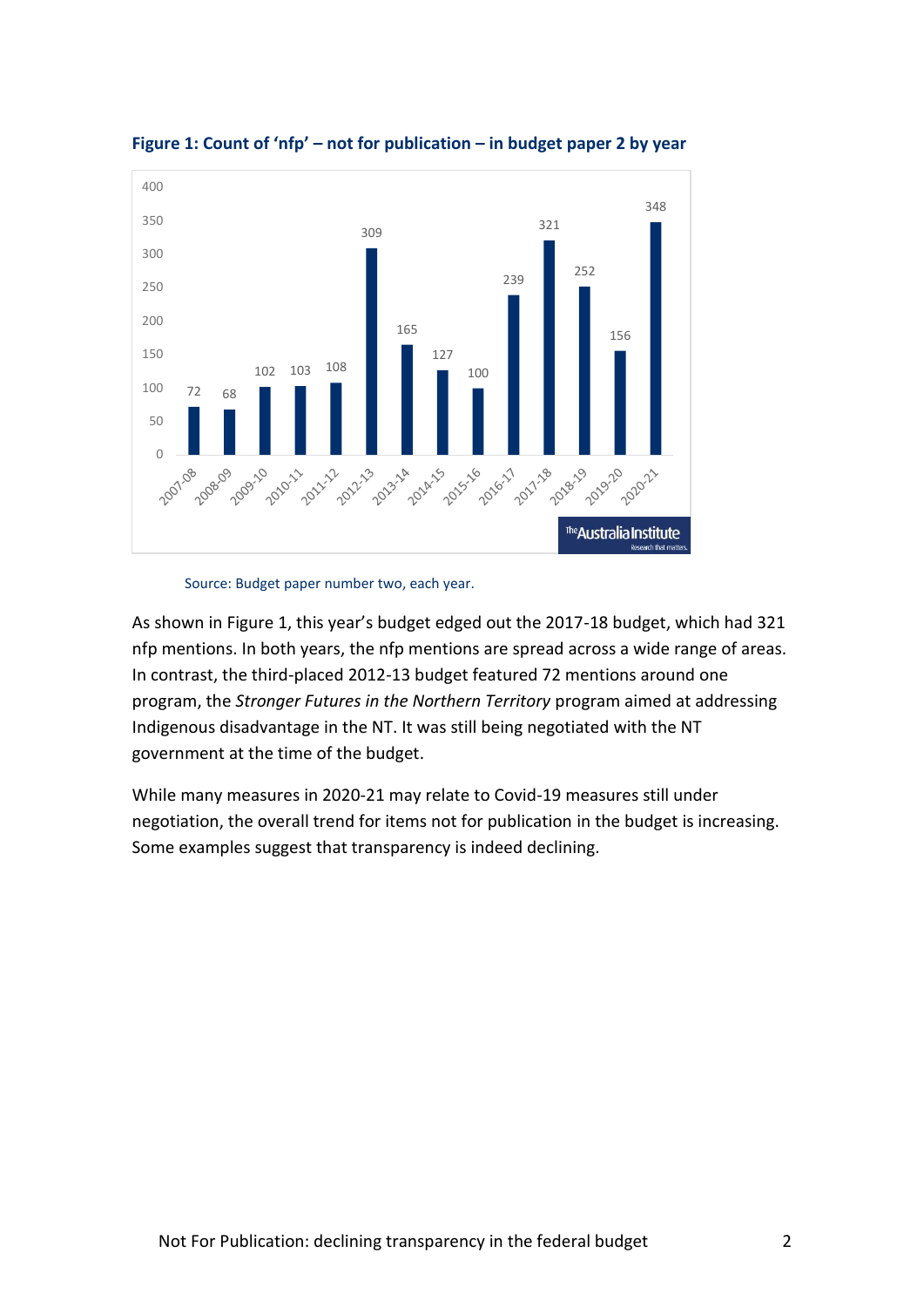## **Northern Endeavour Temporary Operations Program**

The Northern Endeavour is an abandoned oil platform in the Timor Sea. Formerly owned by Woodside, the company that Woodside sold the platform to has gone into liquidation, leaving taxpayers with the costs of decommissioning.<sup>1</sup>

Despite taxpayers paying for this potential environmental disaster, the costs of it are not published in the budget papers, as shown in Figure 2 below:

#### **Figure 2: Budget paper two extract, Northern Endeavor**

#### **Northern Endeavour Temporary Operations Program**

Payment (\$m)

|                                                             | 2019-20 | 2020-21 | 2021-22 | 2022-23 | 2023-24 |
|-------------------------------------------------------------|---------|---------|---------|---------|---------|
| Department of Industry,<br>Science, Energy and<br>Resources | nfp     | nfo     | nfp     | nfp     | nfp     |

The Government will provide funding over two years from 2019-20 to ensure the safe and stable operations of the Northern Endeavour floating oil production storage and offtake facility, which is permanently moored between the Laminaria and Corallina oil fields in the Timor Sea. The funding will enable the operational activities required to maintain the facility in 'lighthouse mode', as well as critical safety maintenance works, maintenance of appropriate insurance, and advice to develop a complete long-term solution for the facility and surrounds.

The expenditure for this measure is not for publication (nfp) due to commercial-inconfidence sensitivities.

Source: Budget paper number two, p257

### **Australian Rail Track Corporation — equity injection**

The government-owned Australian Rail Track Corporation (ARTC) owns and manages a range of railway assets. Despite the budget including a government transfer to a government corporation, this is considered not for publication, as shown in Figure 3 below:

<sup>1</sup> For full details of the Northern Endeavour story see Milne (2020) *Federal Govt regulates poorly and gets \$360m Northern Endeavor clean-up bill*, https://www.boilingcold.com.au/poor-federal-regulationallowed-the-360m-northern-endeavor-mess/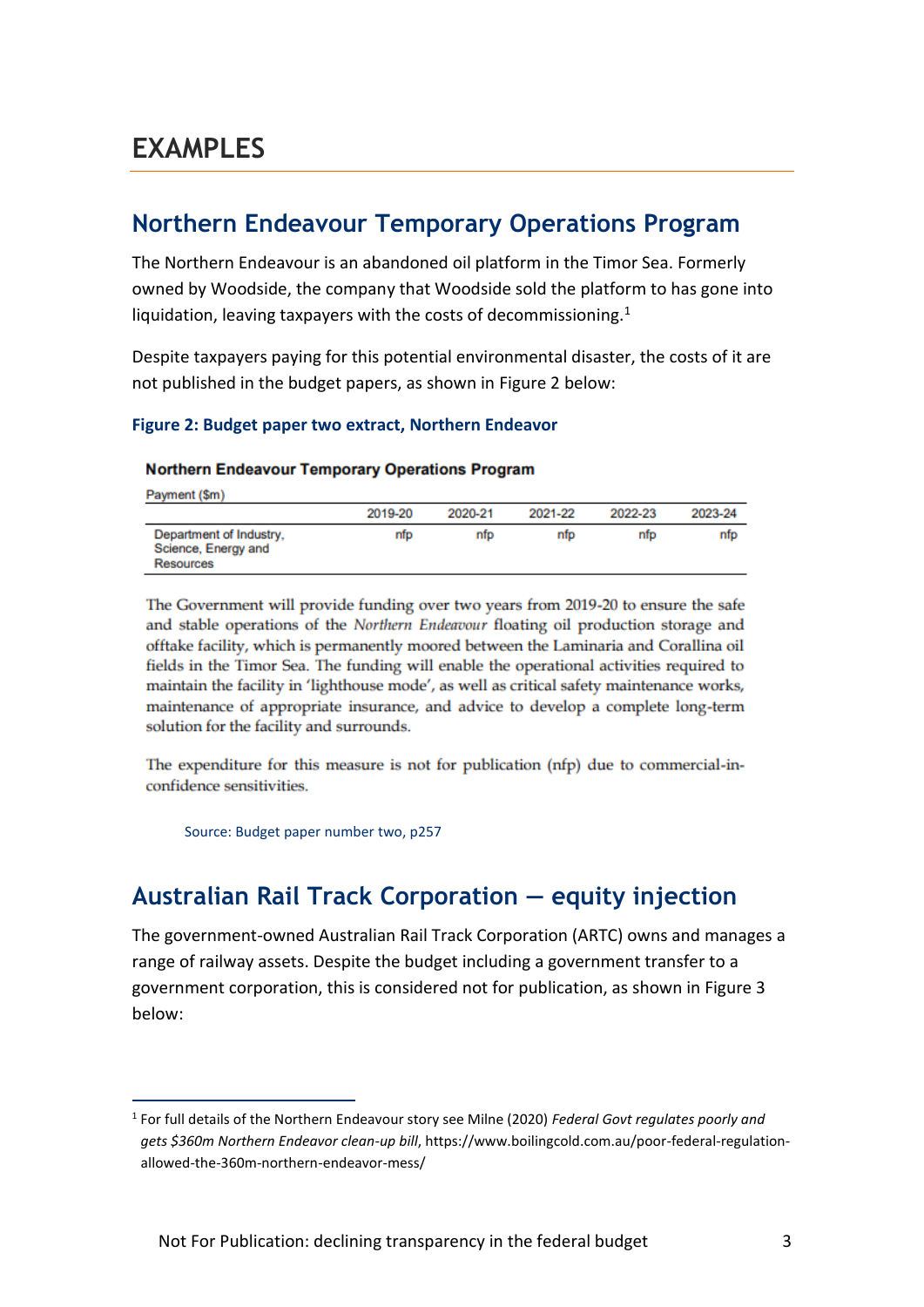#### **Figure 3: Budget paper two extract, ARTC**

#### **Australian Rail Track Corporation - equity injection**

Payments (\$m)

|                                                                                               | 2020-21 | 2021-22 | 2022-23 | 2023-24 |
|-----------------------------------------------------------------------------------------------|---------|---------|---------|---------|
| <b>Department of Finance</b>                                                                  | nfo     | nfp     | nfo     | nfp     |
| Department of Infrastructure,<br><b>Transport, Regional Development</b><br>and Communications | nfp     | nfp     | nfp     | nfp     |
| Total - Payments                                                                              | nfo     | nto     | nfo     | nfp     |

The Government will make an additional equity investment in the Australian Rail Track Corporation, primarily to deliver the Inland Rail project.

The financial implications of this measure are not for publication (nfp) due to commercial sensitivities.

Source: Budget paper number two, p125

As shown in Figure 3, the equity injection relates to the Inland Rail project, a heavily politicised project, with controversy relating to its economics and routes along floodplains.

### **Export Finance and Insurance Corporation (EFIC)**

Australia's export credit agency has a long record of funding controversial projects and minimal transparency.<sup>2</sup> Every item in this year's budget relating to EFIC is considered not for publication, even those relating to tourism sector support, as shown in Figure 3 below:

<sup>2</sup> For just one example see Australia Institute (2017) *Common sense wins over coal - Australian taxpayer loan to South African coal mine on ice*, https://www.tai.org.au/content/common-sense-wins-over-coalaustralian-taxpayer-loan-south-african-coal-mine-ice